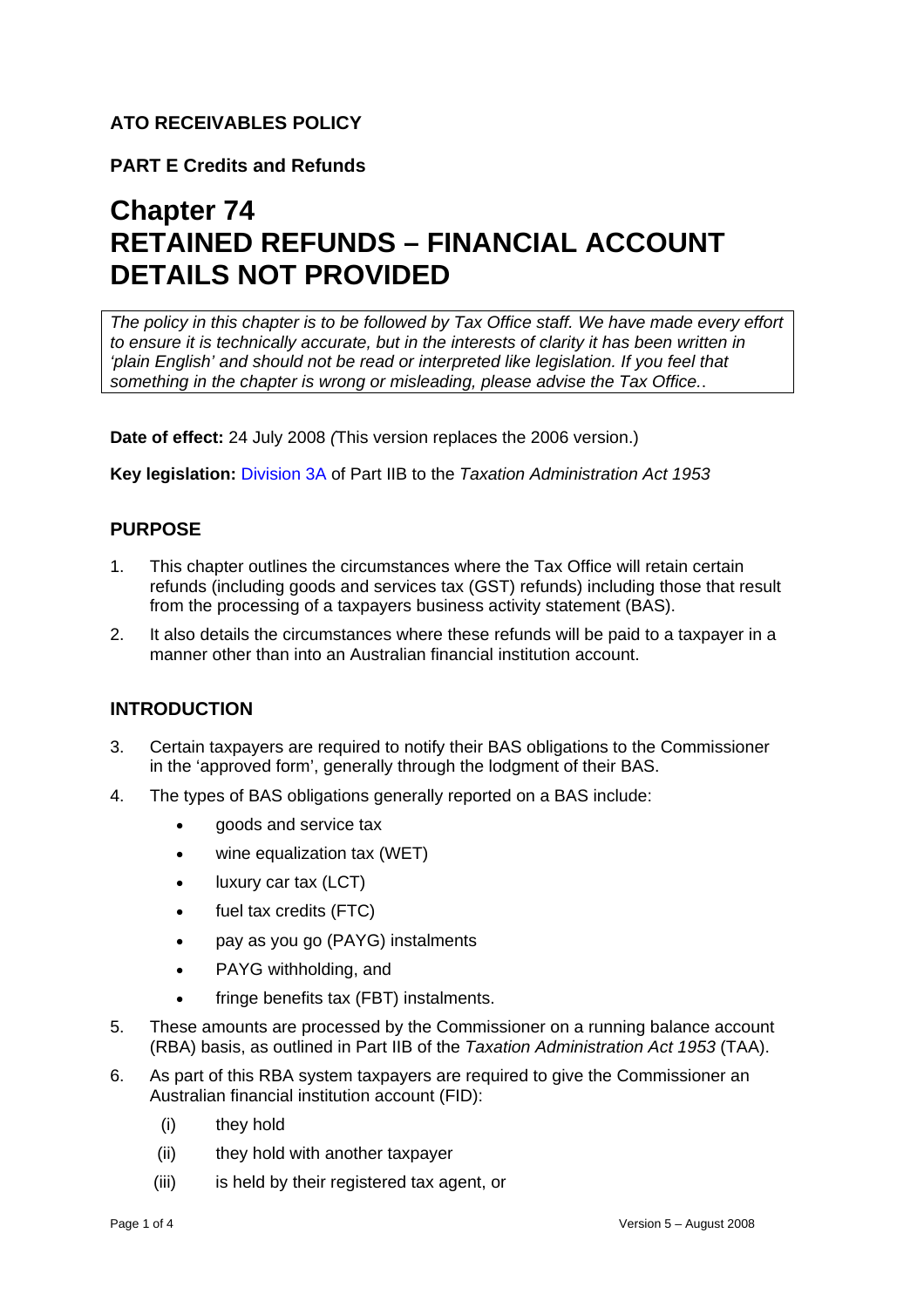(iv) is held by a legal practitioner as trustee or executor of the taxpayer's estate,

into which the Commissioner can pay refunds of 'RBA balances' in favour of that taxpayer (referred to as 'BAS refunds').

- 7. If after the processing of these amounts there is an RBA balance in favour of the relevant taxpayer the Commissioner will generally be required to refund this balance to that taxpayer provided there are no other taxation liabilities to which this balance can be applied (for further information refer to Chapter 72 *'*Offsetting of refunds and credits against taxation and other debts').
- 8. This refund will generally be paid into the taxpayers nominated FID as outlined above.
- 9. However, if the Commissioner may retain such RBA balances that would otherwise be refunded if:
	- (i) the relevant taxpayer has not provided a FID as required, and/or
	- (ii) the relevant taxpayer has an outstanding BAS for an earlier period.
- 10. Until this information is received the Commissioner will retain this refundable amount (for further information refer to Chapter 75 'Retained refunds – Activity statements or other related documents not provided & other restrictions on refunds').
- 11. In some case where a taxpayer has not provided a complying FID (and has no outstanding BAS lodgments) they may request the Commissioner to refund their RBA balance by cheque or to a FID held by another third party.

## **POLICY**

- 12. The Commissioner may retain a BAS refund until a taxpayer has nominated a financial institution account maintained in Australia and held by:
	- the taxpayer, or the taxpayer and some other taxpayer (for example a joint account)
	- the taxpayer's registered tax agent, or
	- a legal practitioner acting in the capacity of trustee or executor of the taxpayer

into which the refund will be paid.

13. Alternatively, taxpayers can, when providing financial institution details (FID), request the Commissioner to exercise his discretion to pay a BAS refund in a different way, or into a third party financial institution account.

#### **Payment by cheque**

- 14. Generally the Commissioner will only direct that a refund be paid to a business in a different way in exceptional circumstances, for example where:
	- (i) a taxpayer holds religious beliefs that preclude the operation of a bank account
	- (ii) the taxpayer is the Public Trustee of a State or
	- (iii) the taxpayer is not a resident of Australia and doesn't have a place of business or residence in Australia; and :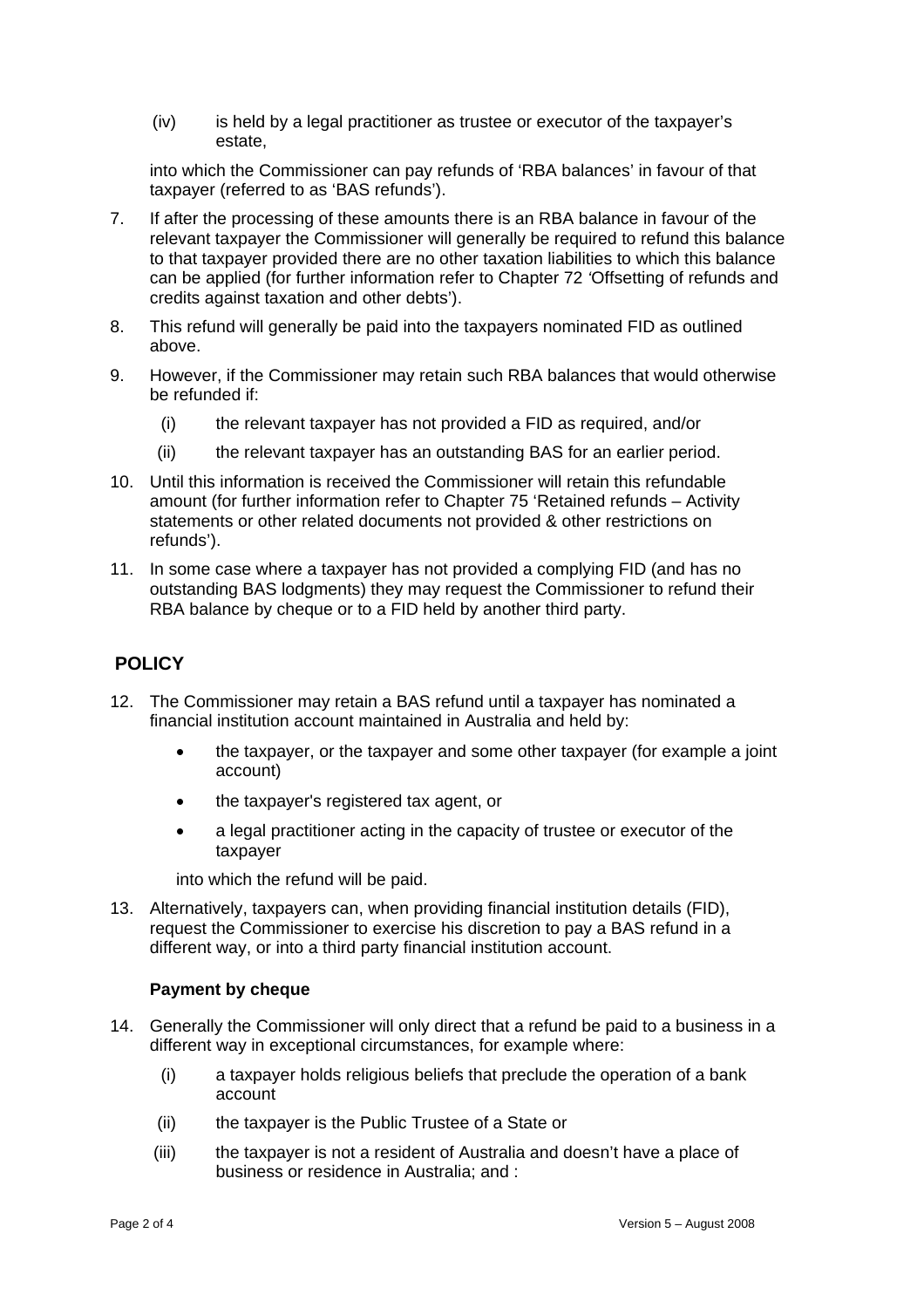- it is a department, agency or wholly owned taxpayer of a foreign government; or
- the taxpayer is a person with diplomatic status.
- 15. In **these** circumstances, the refund will be paid to the taxpayer by cheque.

#### **Payment to a third party bank account**

- 16. A taxpayer may nominate a third party, other than their registered tax agent or legal practitioner acting in the capacity of trustee or executor of the taxpayer.
- 17. In cases where the Commissioner is satisfied that there is low risk of fraud the Commissioner may agree to pay a BAS refund into a third party financial institution account where the account is held by:
	- (i) a parent taxpayer or nominated member taxpayer for a related group of entities, including special purpose entities
	- (ii) a manager, custodian, administrator, or agent charged with the responsibility of managing some financial aspects of a large number of separate entities such as, strata titles, property trusts, managed investment funds or superannuation funds
	- (iii) a trustee for a number of trusts, or
	- (iv) a representative of an incapacitated taxpayer—for example, a liquidator or receiver;

and where:

- (v) the overall policy intent of section 8AAZLH of the TAA is maintained
- (vi) there is a significant legal relationship between the taxpayer entitled to the refund and the taxpayer (third party) into whose financial account it will be paid
- (vii) the nominated account is maintained at an office or branch of a financial institution in Australia
- (viii) there is clear authority from the taxpayer entitled to the refund to pay to the nominated account, and
- (ix) there is either a legislative requirement, standard industry commercial practice, or legal reason for the refund to be paid to that third party.
- 18. See Law Administration Practice Statement PS LA 2004/ 07 for further details.

#### **TERMS USED**

BAS – stands for the business activity statement.

FID – means financial institution details.

RBA balance – means is either a deficit or surplus on a taxpayers running balance account based on:

- (i) primary tax debts that have been allocated to the RBA; and
- (ii) payments made in respect of current or anticipated primary tax debts of the taxpayer, and credits to which the taxpayer is entitled to under a taxation law, and that have been allocated to the RBA.